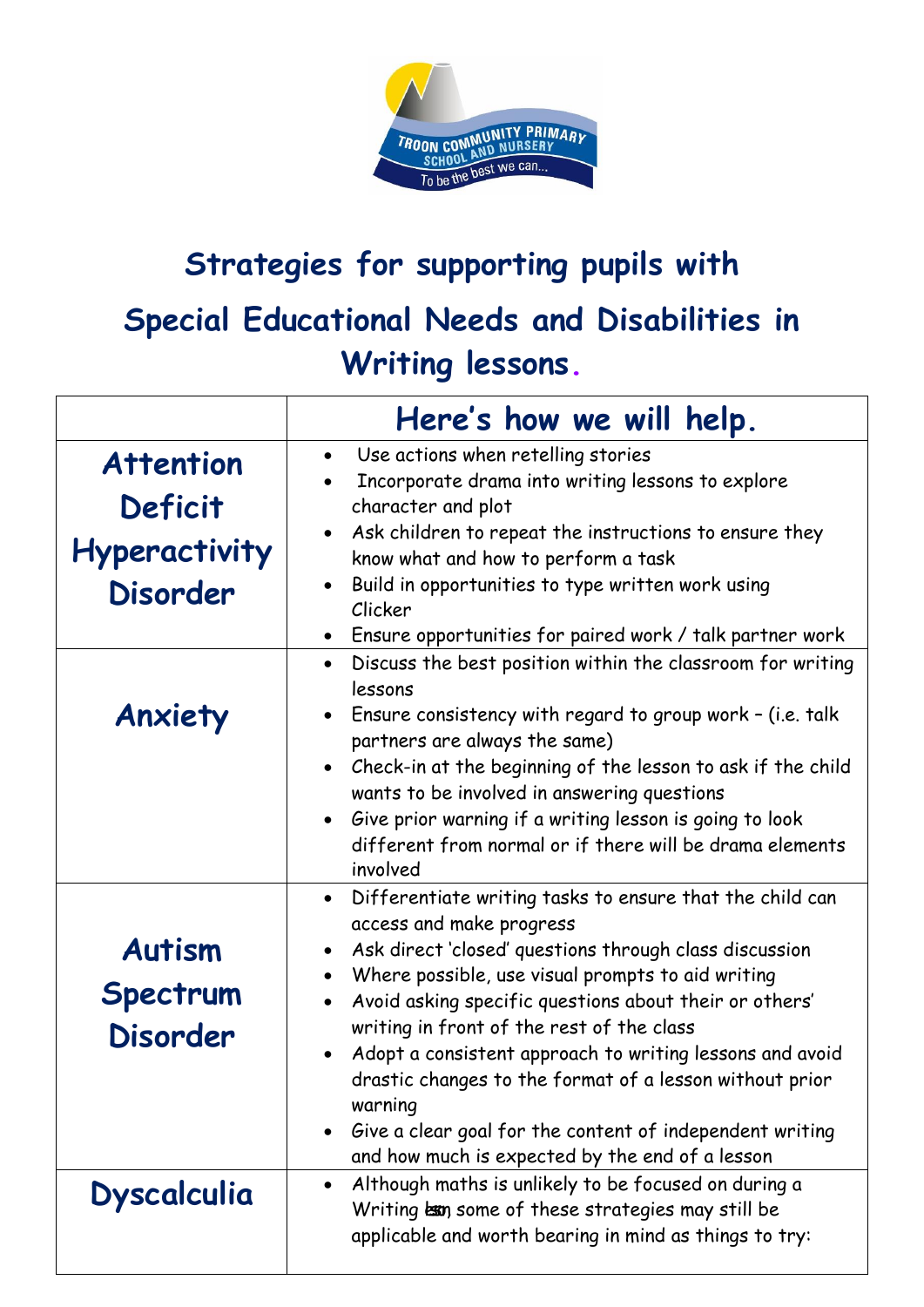|                                  | Provide written instructions, printed diagrams and<br>personalised worksheets with a worked example (where<br>appropriate/relevant) for the child to follow, to help them<br>keep up in class<br>Tracking from the whiteboard to paper may be difficult.<br>Share the lesson with the child, so they can follow it on a |
|----------------------------------|-------------------------------------------------------------------------------------------------------------------------------------------------------------------------------------------------------------------------------------------------------------------------------------------------------------------------|
|                                  | laptop (if used)<br>Provide print outs of diagrams and visual support in<br>lessons                                                                                                                                                                                                                                     |
| <b>Dyslexia</b>                  | Provide different coloured paper for written work<br>$\bullet$<br>Using a background other than white when displaying<br>writing (paper based or on interactive whiteboard)<br>Using font size 12 or above on printed sheets (stories /<br>information texts)                                                           |
|                                  | Using fonts such as Century Gothic, Comic Sans, Arial or<br>Verdana on printed sheets (stories / information texts)<br>Ensure written instructions are in bullet point form<br>New and unfamiliar vocabulary in a text is discussed at<br>the start of a new T4W unit                                                   |
| <b>Dyspraxia</b>                 | Build in opportunities to type written work using<br>$\bullet$<br>Clicker<br>Ensure that the expectations for written work are clearly<br>displayed, using different colours for each instruction in<br>the WALhT                                                                                                       |
|                                  | Provide scaffold sheets (particularly for non-fiction<br>texts) to aid the structure of a piece of writing<br>Provide extra time to complete a piece of writing                                                                                                                                                         |
| Hearing<br><b>Impairment</b>     | • Ensure that the child is able to sit near to the interactive<br>whiteboard and/or the teacher<br>Repeat instructions for independent learning to ensure<br>the child knows what to do<br>• Ensure that any videos that are shown in writing lessons<br>are subtitled                                                  |
|                                  | • Provide print outs from the main input in a writing lesson<br>which the child can refer to<br>New and unfamiliar vocabulary in a text is discussed at<br>the start of a new T4W unit                                                                                                                                  |
| Toileting<br><b>Issues</b>       | Let the child leave and return to the classroom discreetly<br>and without having to get permission whenever they need<br>the toilet (use a 'toilet pass' if appropriate)<br>Sit the child close to the door so that they can leave the<br>classroom, discreetly                                                         |
| <b>Cognition and</b><br>Learning | Differentiate writing tasks to ensure that the child can<br>$\bullet$<br>access and make progress<br>Provide word mats and vocabulary that are writing genre<br>Specific<br>Children to use Clicker on t                                                                                                                |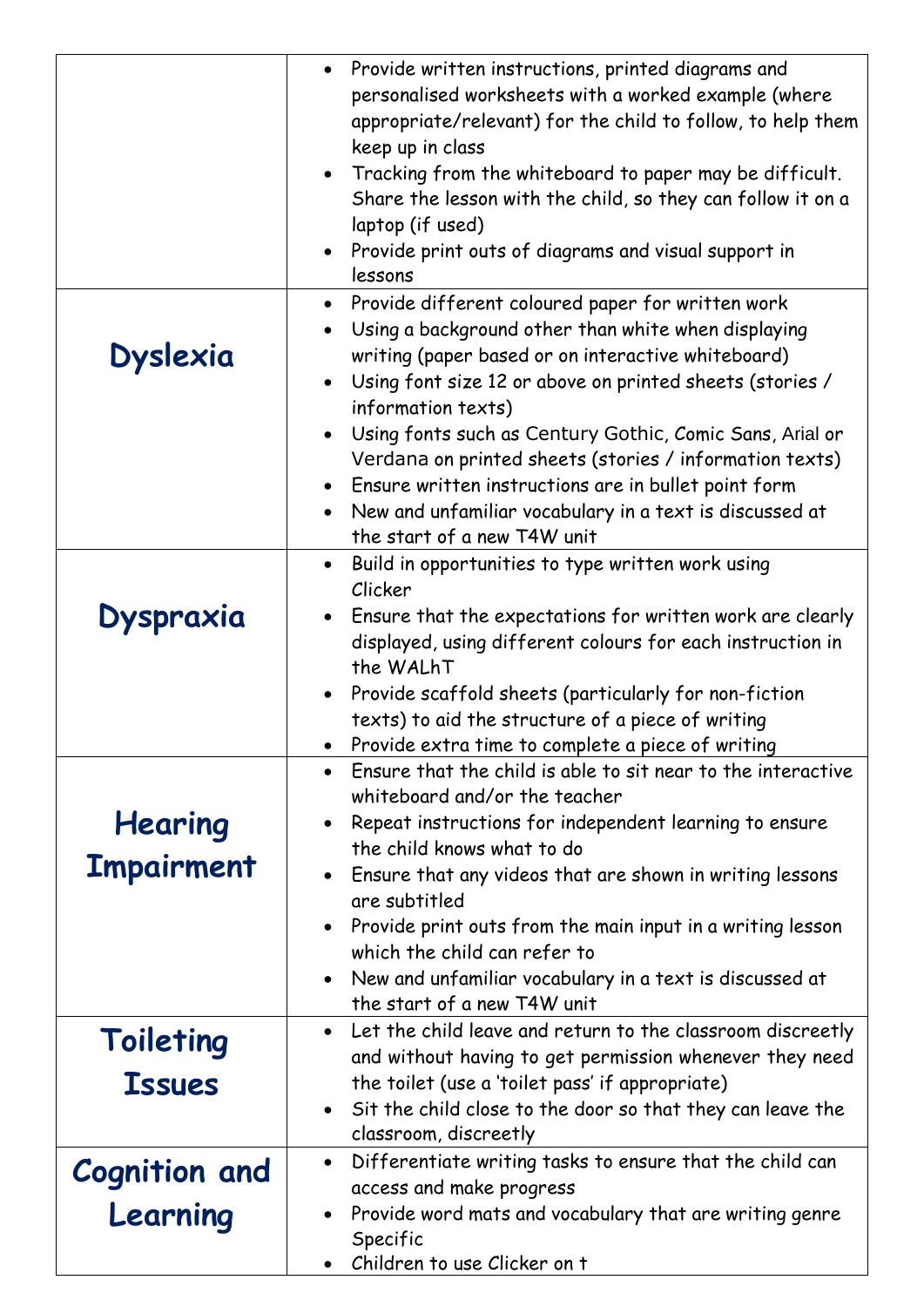|               | Provide scaffold sheets (particularly for non-                                                                  |
|---------------|-----------------------------------------------------------------------------------------------------------------|
| Challenges    | fictiontexts) to aid the structure of a piece of                                                                |
|               | writing                                                                                                         |
|               | Provide regular 'check ins' (mini-plenaries) to ensure                                                          |
|               | that the child understands and is confident in their                                                            |
|               | writing                                                                                                         |
|               | Support the child to overcome problems with                                                                     |
|               | understanding instructions and task requirements by                                                             |
|               | usingvisual timetables and prompt cards with pictures<br>as reminders of the steps needed to complete the       |
|               | task:                                                                                                           |
|               | • Provide a word bank, with key vocabulary for                                                                  |
|               | thetopic/area being studied;                                                                                    |
|               | Provide key words with pictures/symbols to help with                                                            |
|               | thechild's memory;                                                                                              |
|               | Provide a writing frame to help structure work;                                                                 |
|               | Keep PowerPoint slides simple and uncluttered. Highlight<br>key information.                                    |
|               | Using Clicker on the laptop for word banks and                                                                  |
|               | scaffolded sentences.                                                                                           |
| Speech,       | Be prepared to adapt a story or non-fiction text so<br>$\bullet$                                                |
|               | thatthe child can understand it                                                                                 |
| Language &    | Provide lots of supported 'talk' opportunities so that                                                          |
| Communication | ideascan be generated, prior to beginning writing                                                               |
|               | Use signs, symbols and visual timetables to<br>supportcommunication;                                            |
| Needs         | Use visual displays (objects and pictures) that can                                                             |
|               | beused to support understanding;                                                                                |
|               | Provide a visual guide to the lesson, e.g. a check list, or                                                     |
|               | pictures to aid understanding.                                                                                  |
| Tourette's    | Provide a 'Steps to Success' list of elements to                                                                |
|               | include in a piece of writing to aid attention                                                                  |
| Syndrome      | Be aware that a piece of writing may not be fully                                                               |
|               | completed                                                                                                       |
| Experienced   | Provide space and time to 'walk away' if themes<br>$\bullet$<br>withinstories stir memories & negative emotions |
| Trauma        | The PACE approach should be used, using playfulness,                                                            |
|               | acceptance, curiosity and empathy to understand                                                                 |
|               | emotionsand behaviour. Lesson plans may need to be                                                              |
|               | adapted/differentiated to include these elements                                                                |